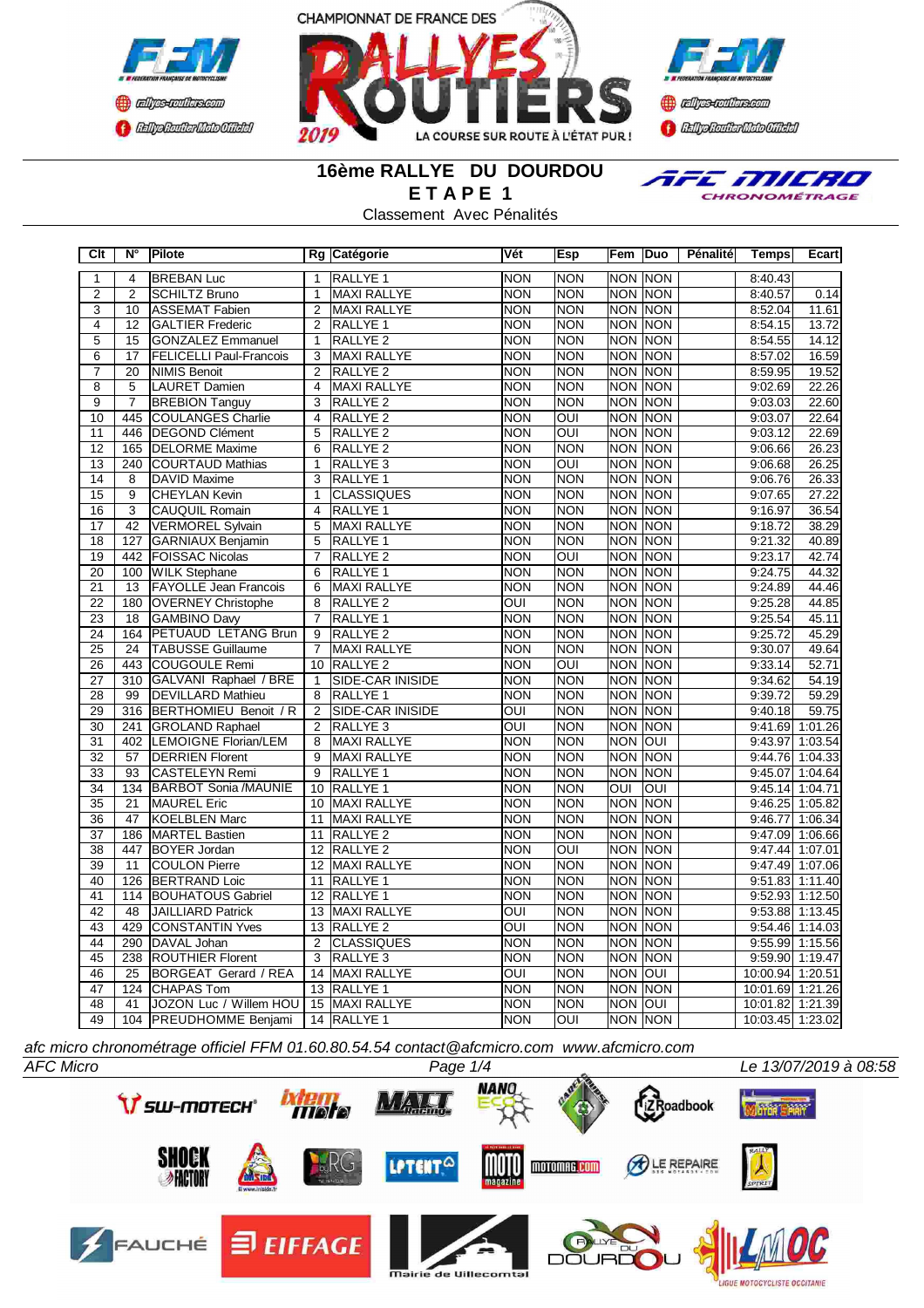





#### 16ème RALLYE DU DOURDOU E T A P E 1 Classement Avec Pénalités



| Clt             | $N^{\circ}$      | Pilote                        |                 | Rg Catégorie            | Vét                     | Esp                     | Fem            | Duo            | Pénalité         | <b>Temps</b>          | Ecart   |
|-----------------|------------------|-------------------------------|-----------------|-------------------------|-------------------------|-------------------------|----------------|----------------|------------------|-----------------------|---------|
| 50              | 105              | SIMONNET Herve                |                 | 15 RALLYE 1             | $\overline{O}$          | <b>NON</b>              | <b>NON NON</b> |                |                  | 10:07.11 1:26.68      |         |
| 51              | 33               | <b>GRANDJEAN Jacques</b>      |                 | 16 MAXI RALLYE          | OUI                     | <b>NON</b>              |                | NON NON        |                  | 10:07.69 1:27.26      |         |
| $\overline{52}$ | $\overline{94}$  | <b>LARUE Gilles</b>           |                 | 16 RALLYE 1             | $\overline{\text{OUI}}$ | <b>NON</b>              |                | <b>NON NON</b> |                  | 10:09.17 1:28.74      |         |
| 53              | 28               | <b>PEYROT Cyril</b>           | 17              | MAXI RALLYE             | INON                    | <b>NON</b>              |                | NON NON        |                  | 10:10.99 1:30.56      |         |
| 54              | $\overline{43}$  | PICHAT Yoann                  | $\overline{18}$ | <b>MAXI RALLYE</b>      | <b>NON</b>              | <b>NON</b>              |                | <b>NON NON</b> |                  | 10:14.65 1:34.22      |         |
| 55              | 185              | <b>ACHARD Norbert</b>         | 14              | RALLYE <sub>2</sub>     | <b>NON</b>              | <b>NON</b>              |                | NON INON       |                  | 10:16.08 1:35.65      |         |
| 56              | 406              | <b>DEPUILLE Florian</b>       | 19              | <b>MAXI RALLYE</b>      | <b>NON</b>              | <b>NON</b>              | <b>NON NON</b> |                |                  | 10:17.47 1:37.04      |         |
| 57              | 401              | <b>IRAILLES Marc</b>          | 20              | <b>MAXI RALLYE</b>      | <b>NON</b>              | <b>NON</b>              | <b>NON NON</b> |                |                  | 10:17.65 1:37.22      |         |
| $\overline{58}$ | 313              | RIBES Kevin / RIBES Juli      | 3               | <b>SIDE-CAR INISIDE</b> | <b>NON</b>              | <b>NON</b>              |                | <b>NON NON</b> |                  | 10:19.15 1:38.72      |         |
| 59              | 332              | <b>BOUDIER Christophe / M</b> | $\overline{4}$  | <b>SIDE-CAR INISIDE</b> | OUI                     | <b>NON</b>              | <b>NON NON</b> |                |                  | 10:19.69 1:39.26      |         |
| 60              | $\overline{97}$  | <b>BRUN Eudes</b>             | 17              | RALLYE 1                | <b>NON</b>              | <b>NON</b>              | <b>NON NON</b> |                |                  | 10:20.26 1:39.83      |         |
| 61              | 129              | <b>BAJU Jeremy</b>            | 18              | RALLYE <sub>1</sub>     | <b>NON</b>              | <b>NON</b>              |                | NON NON        |                  | 10:20.32 1:39.89      |         |
| 62              | 96               | <b>BUISSON Luc</b>            | 19              | RALLYE <sub>1</sub>     | <b>NON</b>              | OUI                     |                | NON NON        | 7.5              | 10:20.92              | 1:40.49 |
| 63              | 60               | CALBA Mathieu Gabriel A       | 21              | <b>MAXI RALLYE</b>      | <b>NON</b>              | <b>NON</b>              | <b>NON</b>     | <b>INON</b>    | 22.5             | 10:22.16 1:41.73      |         |
| 64              | 315              | LEPAGE Pauline / LEPA         | 5               | SIDE-CAR INISIDE        | <b>NON</b>              | <b>NON</b>              | OUI            | <b>NON</b>     |                  | 10:25.51              | 1:45.08 |
| 65              | 125              | <b>PAULHAN Thomas</b>         | 20              | RALLYE 1                | <b>NON</b>              | <b>NON</b>              | <b>NON</b>     | <b>NON</b>     |                  | 10:30.89 1:50.46      |         |
| 66              | 333              | <b>AGIN Patrick/AMBLARD</b>   | 6               | SIDE-CAR INISIDE        | $\overline{O}$          | <b>NON</b>              | NON NON        |                |                  | 10:33.96 1:53.53      |         |
| 67              | $\overline{314}$ | <b>ALEXIS Brice /MOLTENI</b>  | $\overline{7}$  | <b>SIDE-CAR INISIDE</b> | <b>NON</b>              | <b>NON</b>              | <b>NON NON</b> |                |                  | 10:34.47              | 1:54.04 |
| 68              | 130              | BAUMGARTNER Jerome            | 21              | RALLYE <sub>1</sub>     | <b>NON</b>              | <b>NON</b>              | NON NON        |                |                  | 10:37.80 1:57.37      |         |
| 69              | 296              | <b>PIGEAT Richard</b>         | $\overline{3}$  | <b>CLASSIQUES</b>       | OUI                     | <b>NON</b>              | <b>NON NON</b> |                |                  | 10:38.21              | 1:57.78 |
| 70              | $\overline{292}$ | <b>FORTIN Eric</b>            | $\overline{4}$  | <b>CLASSIQUES</b>       | OUĪ                     | <b>NON</b>              | NON NON        |                |                  | 10:38.82              | 1:58.39 |
| $\overline{71}$ | 123              | MOREAU Loane                  | $\overline{22}$ | RALLYE <sub>1</sub>     | NON                     | <b>NON</b>              | <b>NON NON</b> |                | $\overline{7.5}$ | 10:40.48 2:00.05      |         |
| $\overline{72}$ | 92               | RADOJEWSKI Stephane           | 23              | RALLYE <sub>1</sub>     | INON                    | <b>NON</b>              |                | <b>NON NON</b> |                  | 10:41.27 2:00.84      |         |
| 73              | 98               | <b>BONNAURE</b> Frederic      | 24              | RALLYE 1                | OUI                     | <b>NON</b>              | <b>NON</b>     | <b>NON</b>     |                  | 10:42.22              | 2:01.79 |
| 74              | 181              | RINGEVAL Julien               | 15              | RALLYE <sub>2</sub>     | <b>NON</b>              | <b>NON</b>              | <b>NON</b>     | <b>NON</b>     | 22.5             | 10:42.55 2:02.12      |         |
| $\overline{75}$ | 289              | <b>GUEGUIN Stephane</b>       | 5               | <b>CLASSIQUES</b>       | <b>NON</b>              | <b>NON</b>              | NON NON        |                |                  | 10:43.20 2:02.77      |         |
| 76              | 131              | <b>MOURIER Anthony</b>        | 25              | RALLYE <sub>1</sub>     | <b>NON</b>              | <b>NON</b>              | NON NON        |                |                  | 10:53.46 2:13.03      |         |
| $\overline{77}$ | 161              | <b>CADENET Clement</b>        | 16              | RALLYE <sub>2</sub>     | <b>NON</b>              | OUI                     |                | <b>NON NON</b> | 1:00.0           | 10:54.52 2:14.09      |         |
| 78              | 46               | DOSMAS Philippe /DOS          | 22              | <b>MAXI RALLYE</b>      | OUI                     | <b>NON</b>              | <b>NON OUI</b> |                |                  | 10:54.64 2:14.21      |         |
| 79              | 303              | CRESCENZO Sebastien           | 6               | <b>CLASSIQUES</b>       | <b>NON</b>              | <b>NON</b>              |                | NON NON        | 15.0             | 10:57.23 2:16.80      |         |
| 80              | 482              | <b>ROUSSEL Michel</b>         | $\overline{7}$  | <b>CLASSIQUES</b>       | $\overline{OUI}$        | <b>NON</b>              |                | <b>NON NON</b> | $\overline{7.5}$ | 10:59.55 2:19.12      |         |
| $\overline{81}$ | 235              | JARNAC Thomas                 | $\overline{4}$  | RALLYE <sub>3</sub>     | <b>NON</b>              | $\overline{OUI}$        | <b>NON NON</b> |                |                  | 10:59.58 2:19.15      |         |
| 82              | 109              | <b>FRANCOIS Nicolas</b>       | 26              | RALLYE 1                | <b>NON</b>              | <b>NON</b>              | <b>NON NON</b> |                |                  | 11:00.10 2:19.67      |         |
| 83              | 405              | CHAUVEAU Pascal               | 23              | <b>MAXI RALLYE</b>      | <b>NON</b>              | <b>NON</b>              | NON NON        |                |                  | 11:00.99 2:20.56      |         |
| 84              | $\overline{23}$  | <b>BOURGEOIS Antoine</b>      | $\overline{24}$ | <b>MAXI RALLYE</b>      | <b>NON</b>              | $\overline{\text{OUI}}$ | <b>NON</b>     | <b>NON</b>     |                  | 11:02.94 2:22.51      |         |
| 85              | 460              | <b>AUBEY Maxime</b>           | 5               | RALLYE <sub>3</sub>     | <b>NON</b>              | OUI                     | <b>NON</b>     | <b>NON</b>     |                  | 11:05.01 2:24.58      |         |
| 86              | 441              | <b>MAZARS Anthony</b>         | 17              | RALLYE <sub>2</sub>     | <b>NON</b>              | <b>NON</b>              | <b>NON</b>     | <b>NON</b>     |                  | 11:06.84 2:26.41      |         |
| 87              | 261              | COUDURIER Thierry             | 1               | <b>ANCIENNES</b>        | <b>NON</b>              | <b>NON</b>              | <b>NON NON</b> |                |                  | 11:06.89 2:26.46      |         |
| 88              | 119              | <b>NUPER Morten</b>           | 27              | RALLYE <sub>1</sub>     | <b>NON</b>              | <b>NON</b>              | <b>NON</b>     | <b>NON</b>     | 52.5             | 11:06.97              | 2:26.54 |
| 89              | 480              | <b>BAYOL Dominique</b>        | 8               | <b>CLASSIQUES</b>       | OUI                     | <b>NON</b>              | NON NON        |                |                  | 11:12.15 2:31.72      |         |
| 90              | 113              | GROSSE Johann                 | 28              | RALLYE <sub>1</sub>     | <b>NON</b>              | <b>NON</b>              | NON NON        |                | 37.5             | 11:14.88 2:34.45      |         |
| 91              | 91               | <b>GRATIOT Caroline</b>       | 29              | RALLYE <sub>1</sub>     | <b>NON</b>              | OUI                     | OUI            | <b>NON</b>     | 7.5              | 11:16.75 2:36.32      |         |
| 92              | 168              | <b>STEPHAN Pierre</b>         | 18              | RALLYE <sub>2</sub>     | <b>NON</b>              | <b>NON</b>              | <b>NON</b>     | <b>NON</b>     | 45.0             | 11:23.07              | 2:42.64 |
| 93              | 55               | <b>LAMOUR Marc</b>            | 25              | <b>MAXI RALLYE</b>      | <b>NON</b>              | <b>NON</b>              | <b>NON</b>     | <b>INON</b>    |                  | 11:26.09 2:45.66      |         |
| 94              | 400              | <b>FAYOL</b> Eric             | 26              | <b>MAXI RALLYE</b>      | <b>NON</b>              | <b>NON</b>              | <b>NON NON</b> |                |                  | 11:26.66 2:46.23      |         |
| 95              | 58               | <b>BOURGEOIS Frederic</b>     | 27              | <b>MAXI RALLYE</b>      | OUI                     | <b>NON</b>              | <b>NON NON</b> |                | 30.0             | 11:28.62 2:48.19      |         |
| 96              | 291              | <b>THEILLAC Thierry</b>       | $\overline{9}$  | <b>CLASSIQUES</b>       | OUI                     | <b>NON</b>              | <b>NON NON</b> |                |                  | 11:30.46 2:50.03      |         |
| 97              | 116              | <b>DEWAS Albert</b>           | $\overline{30}$ | RALLYE <sub>1</sub>     | <b>NON</b>              | <b>NON</b>              | <b>NON NON</b> |                | 22.5             | 11:32.42 2:51.99      |         |
| 98              | 437              | <b>CALMELS Nicolas</b>        |                 | 31 RALLYE 1             | <b>NON</b>              | <b>NON</b>              | <b>NON NON</b> |                |                  | 15.0 11:43.51 3:03.08 |         |

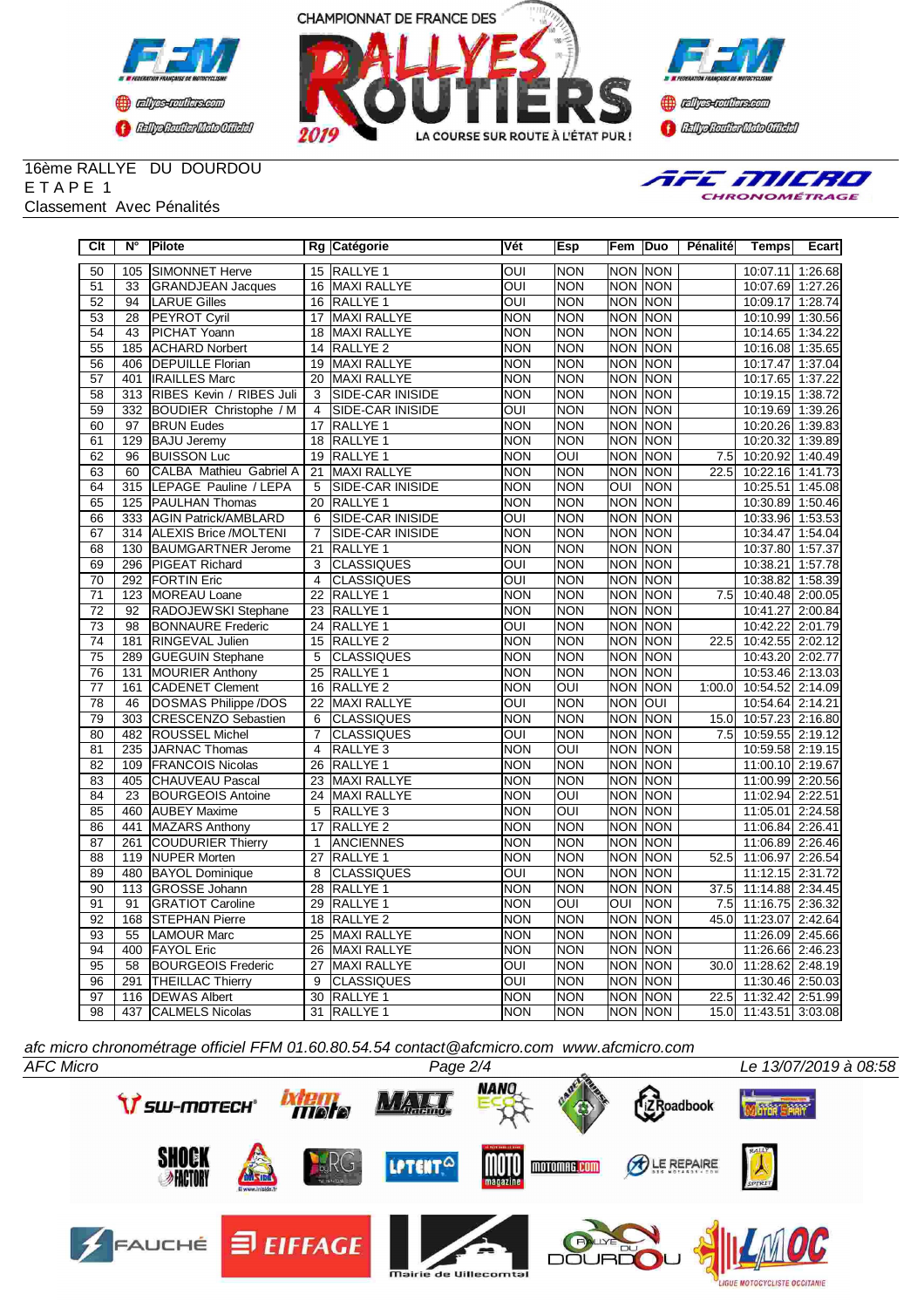





#### 16ème RALLYE DU DOURDOU E T A P E 1 Classement Avec Pénalités



| Clt | $N^{\circ}$      | Pilote                        |                 | Rg Catégorie            | <b>Vét</b>     | Esp                      | Fem            | <b>Duo</b>  | Pénalité    | <b>Temps</b>                         | Ecart   |
|-----|------------------|-------------------------------|-----------------|-------------------------|----------------|--------------------------|----------------|-------------|-------------|--------------------------------------|---------|
| 99  | 178              | <b>MUSTER Thibaut</b>         | 19              | <b>RALLYE 2</b>         | <b>NON</b>     | <b>NON</b>               | <b>NON</b>     | <b>NON</b>  | 7.5         | 11:43.90 3:03.47                     |         |
| 100 | 44               | <b>BASELLO Florent</b>        | 28              | <b>MAXI RALLYE</b>      | Inon           | <b>NON</b>               | <b>NON</b>     | <b>NON</b>  | 45.0        | 11:44.47                             | 3:04.04 |
| 101 | 411              | <b>IOLTZ Nicolas</b>          | 29              | <b>MAXI RALLYE</b>      | <b>NON</b>     | <b>NON</b>               | <b>NON</b>     | <b>NON</b>  | 30.0        | 11:49.45                             | 3:09.02 |
| 102 | 414              | <b>RHODES Bastien</b>         | 30              | <b>MAXI RALLYE</b>      | <b>NON</b>     | OUI                      | <b>NON</b>     | INON        | 22.5        | 11:49.51                             | 3:09.08 |
| 103 | $\overline{311}$ | <b>IGUILHOT Frederic /FAN</b> | 8               | <b>SIDE-CAR INISIDE</b> | <b>NON</b>     | <b>NON</b>               | <b>NON</b>     | <b>INON</b> |             | 11:51.90                             | 3:11.47 |
| 104 | 30               | MOTTAZ Remi                   | 31              | <b>MAXI RALLYE</b>      | <b>NON</b>     | <b>NON</b>               | <b>NON</b>     | <b>NON</b>  | 7.5         | 12:01.88 3:21.45                     |         |
| 105 | 274              | LACOSTE Christian             | 2               | <b>ANCIENNES</b>        | OUI            | <b>NON</b>               | <b>NON</b>     | <b>NON</b>  | 7.5         | 12:02.22                             | 3:21.79 |
| 106 | 415              | NOWITZKI Sébastien            | 32              | <b>MAXI RALLYE</b>      | <b>NON</b>     | Non                      | Non            | <b>NON</b>  | 7.5         | $\overline{12:04.10}$                | 3:23.67 |
| 107 | $\overline{31}$  | <b>POTIER Guillaume</b>       | 33              | <b>MAXI RALLYE</b>      | <b>NON</b>     | <b>NON</b>               | <b>NON</b>     | <b>NON</b>  |             | 12:06.82                             | 3:26.39 |
| 108 | 434              | <b>IPARTARRIEU Quentin</b>    | $\overline{32}$ | <b>RALLYE 1</b>         | <b>NON</b>     | IUO                      | <b>NON</b>     | <b>INON</b> | 1:30.0      | 12:10.90                             | 3:30.47 |
| 109 | 481              | <b>DEPUILLE Sebastien</b>     | 10              | <b>CLASSIQUES</b>       | <b>NON</b>     | <b>NON</b>               | <b>NON</b>     | <b>NON</b>  | 37.5        | 12:20.79 3:40.36                     |         |
| 110 | 167              | <b>IMOLINET Denis</b>         | 20              | <b>RALLYE 2</b>         | loui           |                          | <b>NON</b>     | INON        |             |                                      |         |
| 111 | 288              | <b>LACHAIZE Philippe</b>      | 11              | <b>CLASSIQUES</b>       | $\overline{O}$ | <b>NON</b><br><b>NON</b> | <b>NON</b>     | <b>NON</b>  | 45.0<br>7.5 | 12:37.33 3:56.90<br>12:53.70 4:13.27 |         |
|     |                  |                               |                 |                         |                |                          | <b>NON</b>     |             |             |                                      |         |
| 112 | 236              | <b>ICRESCENCIO Pedro</b>      | 6               | <b>RALLYE 3</b>         | INON           | <b>NON</b>               |                | <b>NON</b>  | 52.5        | 13:03.75                             | 4:23.32 |
| 113 | 231              | <b>GRASSIAN Baptiste</b>      | $\overline{7}$  | RALLYE <sub>3</sub>     | <b>NON</b>     | OUI                      | <b>NON</b>     | <b>NON</b>  | 1:07.5      | 13:40.56                             | 5:00.13 |
| 114 | 426              | MASSON Hugues-Olivier         | 33              | <b>RALLYE 1</b>         | <b>NON</b>     | <b>NON</b>               | <b>NON</b>     | INON        | 1:52.5      | 13:49.44                             | 5:09.01 |
| 115 | 328              | VIEMONT Laurent /VIEM         | 9               | SIDE-CAR INISIDE        | OUI            | <b>NON</b>               | <b>NON</b>     | INON        | 2:15.0      | 14:01.92 5:21.49                     |         |
| 116 | 413              | <b>FERRAND Erwan</b>          | 34              | <b>MAXI RALLYE</b>      | <b>NON</b>     | <b>NON</b>               | <b>NON</b>     | <b>NON</b>  | 1:30.0      | 14:31.55 5:51.12                     |         |
| 117 | 251              | <b>GERMANIQUE Pascal</b>      | 8               | <b>RALLYE 3</b>         | <b>OUI</b>     | <b>NON</b>               | <b>NON</b>     | <b>NON</b>  | 1:07.5      | 14:34.77                             | 5:54.34 |
| 118 | 312              | <b>CHANAL Gilles /CHANAL</b>  | 10              | <b>SIDE-CAR INISIDE</b> | OUI            | <b>NON</b>               | <b>NON</b>     | <b>NON</b>  | 45.0        | 14:39.32                             | 5:58.89 |
| 119 | 233              | <b>COLLIOT Philippe</b>       | 9               | RALLYE <sub>3</sub>     | <b>NON</b>     | <b>NON</b>               | <b>NON</b>     | <b>NON</b>  | 3:37.5      | 14:42.44                             | 6:02.01 |
| 120 | 160              | <b>BOUSSELIN Philippe</b>     | 21              | RALLYE <sub>2</sub>     | OUI            | <b>NON</b>               | <b>NON</b>     | <b>NON</b>  | 3:15.0      | 14:42.52                             | 6:02.09 |
| 121 | 128              | <b>SARIS Anthony</b>          | 34              | <b>RALLYE 1</b>         | <b>NON</b>     | <b>NON</b>               | <b>NON</b>     | <b>NON</b>  | 4:22.5      | 16:05.96 7:25.53                     |         |
| 122 | 409              | UFFERTE David                 | 35              | <b>MAXI RALLYE</b>      | <b>NON</b>     | <b>NON</b>               | <b>NON</b>     | <b>NON</b>  | 3:37.5      | 16:13.07                             | 7:32.64 |
| 123 | 173              | <b>MESSEGHEM Christian</b>    | 22              | <b>RALLYE 2</b>         | OUI            | <b>NON</b>               | <b>NON</b>     | <b>NON</b>  | 3:37.5      | 16:17.09                             | 7:36.66 |
| 124 | 428              | CORDIER-RAUCCI Trista         | 35              | <b>RALLYE 1</b>         | <b>NON</b>     | OUI                      | <b>NON</b>     | INON        | 4:22.5      | 16:28.29 7:47.86                     |         |
| 125 | 432              | <b>IPERROT Sabine</b>         | $\overline{36}$ | <b>RALLYE 1</b>         | <b>NON</b>     | <b>NON</b>               | Ī              | <b>NON</b>  | 3:15.0      | 16:36.83                             | 7:56.40 |
| 126 | 319              | GUGLIELMI Séverine / G        | 11              | <b>SIDE-CAR INISIDE</b> | <b>NON</b>     | <b>NON</b>               | Ī              | <b>NON</b>  | 2:07.5      | 16:38.98 7:58.55                     |         |
| 127 | 410              | TORIBIO Jean-Louis            | 36              | <b>MAXI RALLYE</b>      | loui           | <b>NON</b>               | <b>NON</b>     | <b>NON</b>  | 3:30.0      | 17:28.08 8:47.65                     |         |
| 128 | 163              | <b>JOUANEN Vincent</b>        | 23              | <b>RALLYE 2</b>         | INON           | <b>NON</b>               | <b>NON</b>     | INON        | 2:30.0      | 17:58.77                             | 9:18.34 |
| 129 | 425              | <b>LAFON Maxime</b>           | 37              | <b>RALLYE 1</b>         | <b>NON</b>     | OUI                      | <b>NON</b>     | <b>INON</b> | 5:45.0      | 18:00.02 9:19.59                     |         |
| 130 | 300              | <b>FANIEN Gilles</b>          |                 | <b>12 CLASSIQUES</b>    | <b>OUI</b>     | <b>NON</b>               | <b>NON NON</b> |             | 9:52.5      | 26:19.18 17:38.7                     |         |

## **Abandons**

|    | 320 BOYER Thierry / QUENTI    | SIDE-CAR INISIDE   | <b>NON</b>  | <b>NON</b>  | NON INON         |             |  |
|----|-------------------------------|--------------------|-------------|-------------|------------------|-------------|--|
|    | 318 COUDERC Gilles / THIBA    | SIDE-CAR INISIDE   | <b>NON</b>  | <b>NON</b>  | <b>NON INON</b>  |             |  |
|    | 170 GILLI Aurelien / FACHAU   | RALLYE 2           | <b>NON</b>  | IOUI        | NON JOUI         |             |  |
|    | 293 DURIS Jean Luc            | <b>CLASSIQUES</b>  | IOUI        | <b>NON</b>  | NON INON         |             |  |
|    | 450 IGODART René              | <b>RALLYE 2</b>    | IOUI        | <b>INON</b> | <b>INON INON</b> |             |  |
|    | 403 IMONTAY Julien            | <b>MAXI RALLYE</b> | <b>NON</b>  | <b>NON</b>  | NON NON          |             |  |
|    | 106 ITHURBIDE Robin           | <b>IRALLYE 1</b>   | <b>INON</b> | <b>OUI</b>  | NON INON         |             |  |
|    | 252 BENOIST Thierry           | RALLYE 3           | IOUI        | <b>NON</b>  | NON INON         |             |  |
|    | 262 ZABRONIECKA Joel          | <b>ANCIENNES</b>   | IOUI        | <b>INON</b> | NON INON         |             |  |
|    | 317 BACON Franck /MENER       | SIDE-CAR INISIDE   | <b>INON</b> | <b>NON</b>  | NON INON         |             |  |
|    | 234 ZABRONIECKA Sylvie        | <b>RALLYE 3</b>    | <b>NON</b>  | <b>NON</b>  | <b>OUI</b>       | <b>INON</b> |  |
|    | 246 DION Fabrice              | RALLYE 3           | <b>INON</b> | <b>NON</b>  | NON INON         |             |  |
| 6  | <b>AULAS Jean-Mary</b>        | RALLYE 2           | <b>INON</b> | <b>NON</b>  | NON INON         |             |  |
| 34 | <b>IBERNARD Martial / DUB</b> | <b>MAXI RALLYE</b> | <b>INON</b> | <b>NON</b>  | <b>NON OUI</b>   |             |  |